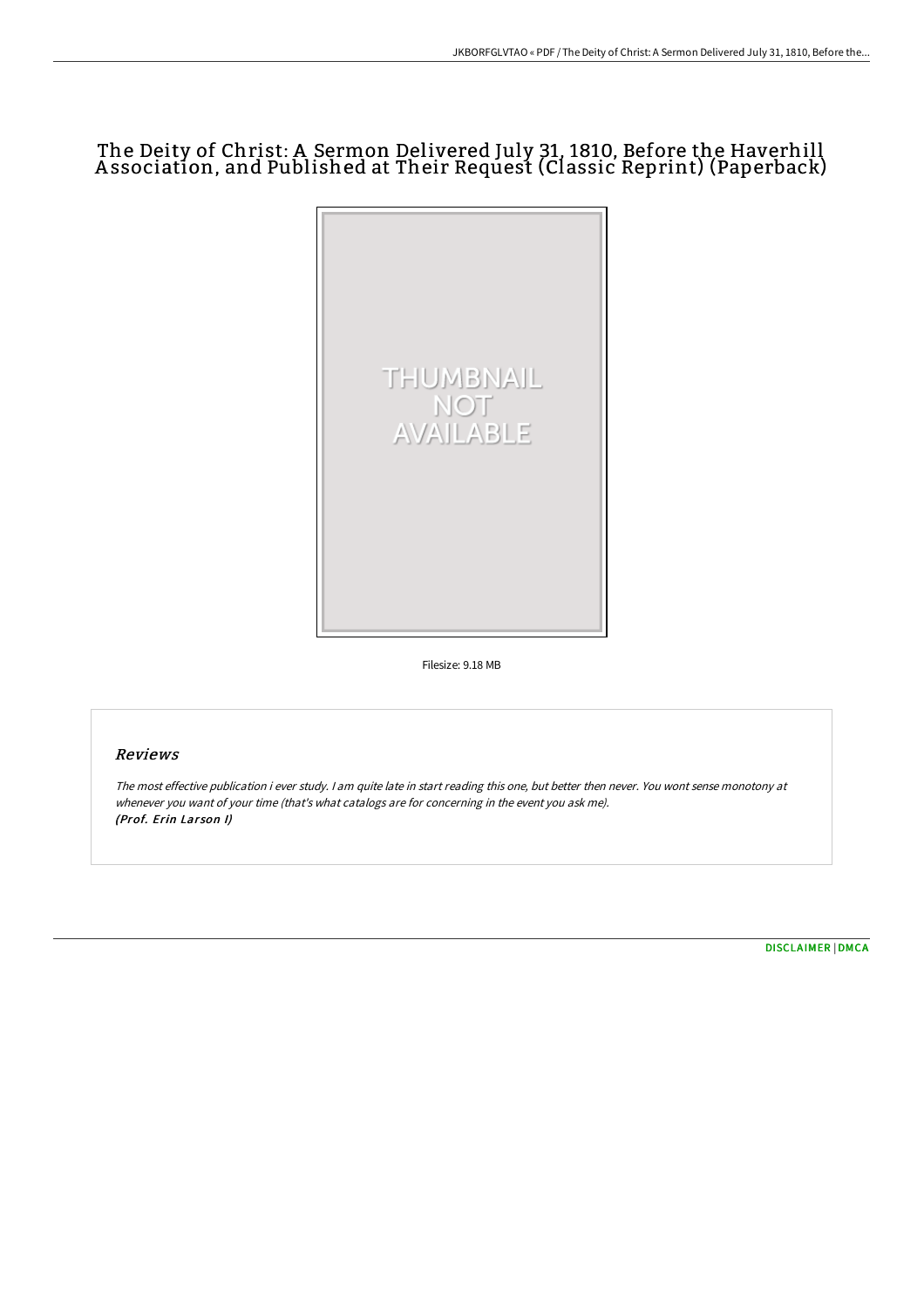## THE DEITY OF CHRIST: A SERMON DELIVERED JULY 31, 1810, BEFORE THE HAVERHILL ASSOCIATION, AND PUBLISHED AT THEIR REQUEST (CLASSIC REPRINT) (PAPERBACK)



Forgotten Books, 2017. Paperback. Condition: New. Language: English . Brand New Book \*\*\*\*\* Print on Demand \*\*\*\*\*. Excerpt from The Deity of Christ: A Sermon Delivered July 31, 1810, Before the Haverhill Association, and Published at Their Request The subject which this passage brings to view, is most interesting. In the great business of religion, we have much, very much to do with Jesus Christ. We shall all soon appear before him, as our final Judge. To have some just knowledge of him, then, must be of infinite mo ment. If Christ be a creature, those who treat him as God, are chargeable with idolatry. This all allow. If he be God, are those who degrade him to the level ofa mere creature, in no danger of impiety - Let us, my brethren, feel the solemnity of the subject. Let us contemplate it with profoundest seriousness and humility. And may the God of our Lord Jesus Christ, the Father ofglory, give as the Spirit of wisdom and revelation, in the knowledge of him self, and of his dear Son! About the Publisher Forgotten Books publishes hundreds of thousands of rare and classic books. Find more at This book is a reproduction of an important historical work. Forgotten Books uses state-of-the-art technology to digitally reconstruct the work, preserving the original format whilst repairing imperfections present in the aged copy. In rare cases, an imperfection in the original, such as a blemish or missing page, may be replicated in our edition. We do, however, repair the vast majority of imperfections successfully; any imperfections that remain are intentionally left to preserve the state of such historical works.

旨 Read The Deity of Christ: A Sermon Delivered July 31, 1810, Before the Haverhill Association, and Published at Their Request (Classic Reprint) [\(Paperback\)](http://www.bookdirs.com/the-deity-of-christ-a-sermon-delivered-july-31-1.html) Online

Download PDF The Deity of Christ: A Sermon Delivered July 31, 1810, Before the Haverhill [Association,](http://www.bookdirs.com/the-deity-of-christ-a-sermon-delivered-july-31-1.html) and Published at Their Request (Classic Reprint) (Paperback)